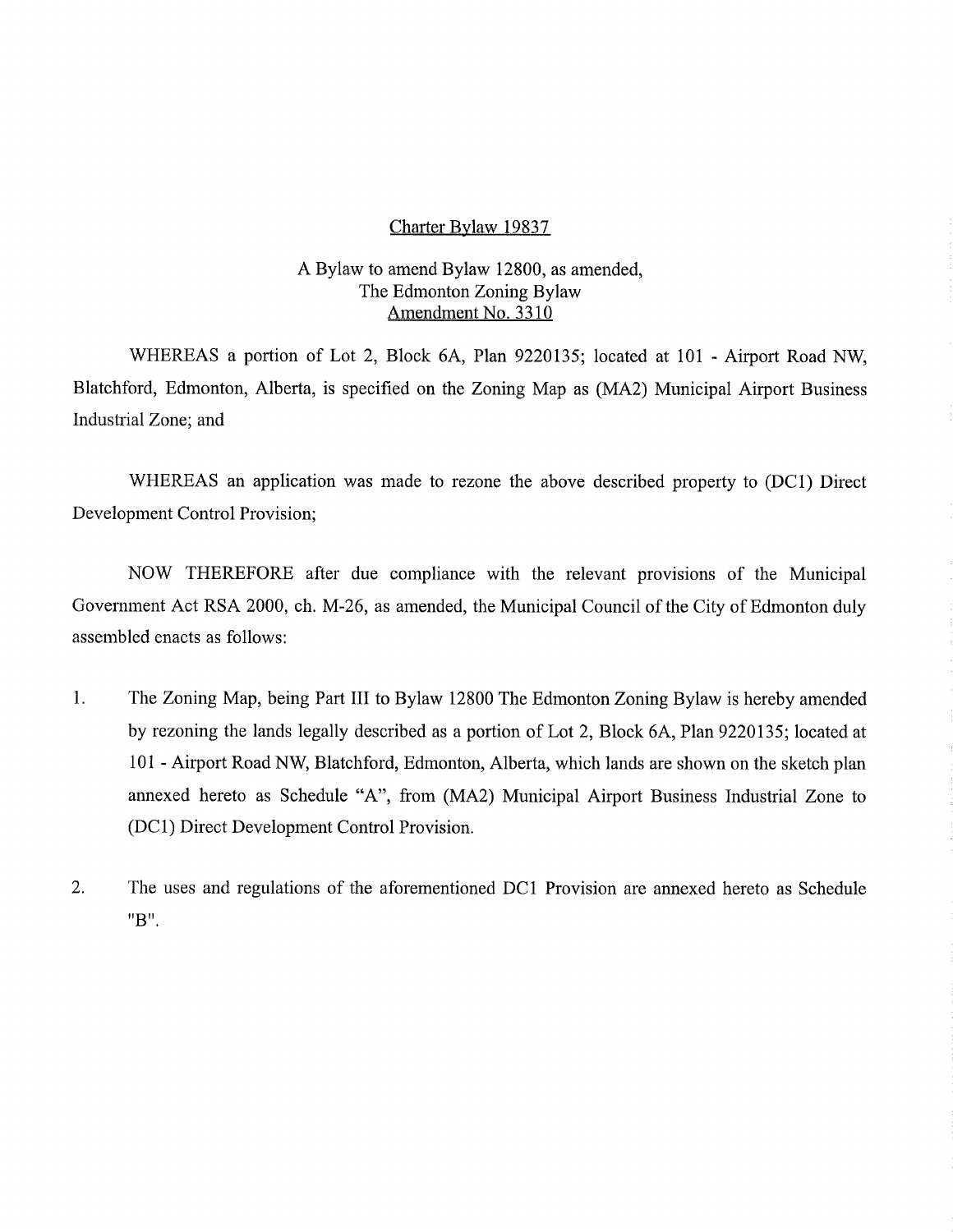3. The sketch plan annexed hereto as Schedule "A" and the uses and regulations of the DC1 Provision shown on Schedule "B" annexed hereto are hereby incorporated into the Zoning Bylaw, being Part IV to Bylaw 12800, The Edmonton Zoning Bylaw.

READ a first time this 8th day of September , A. D. 2021;

READ a second time this 8th day of September , A. D. 2021; READ a third time this 8th day of September , A. D. 2021; SIGNED and PASSED this 8th day of September , A. D. 2021.

THE CITY OF EDMONTON MA)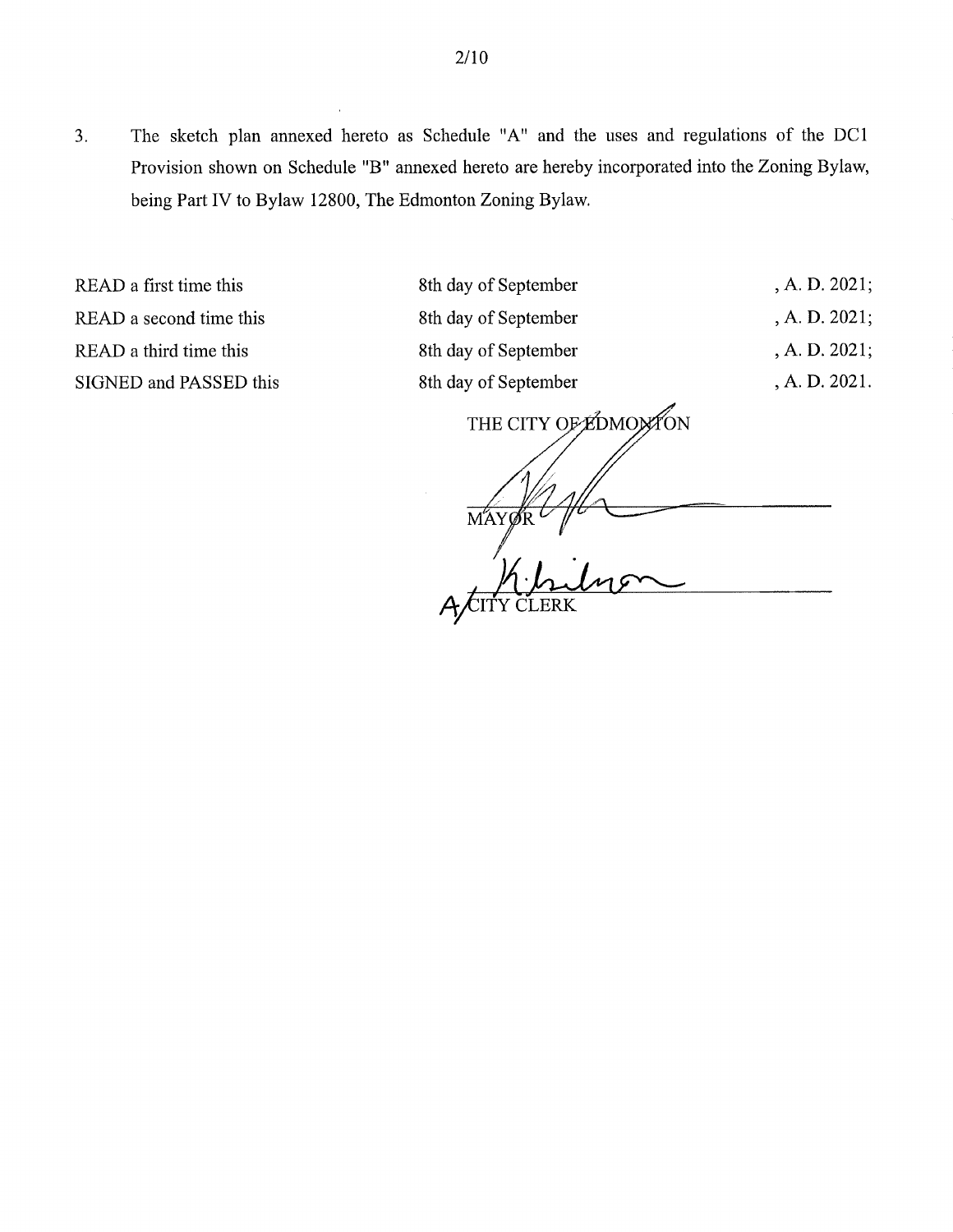

**CHARTER BYLAW 19837**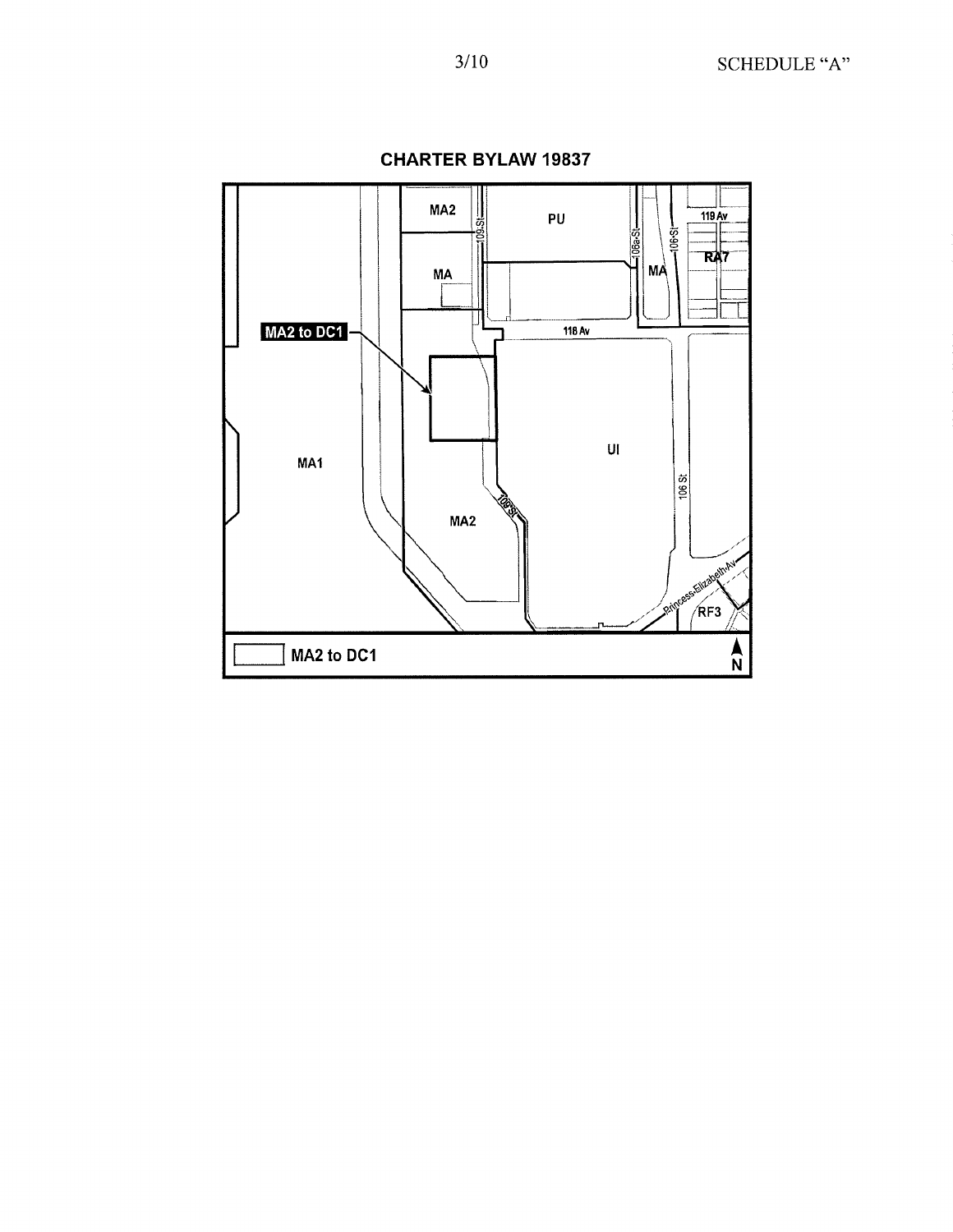# **(DC1) DIRECT DEVELOPMENT CONTROL PROVISION**

### **1. General Purpose**

To allow for the adaptive reuse of the historic Hangar 11 building as a mixed-use building, including alterations to the building's interior and exterior.

## **2. Area of Application**

This Provision shall apply to Lot 2, Block 6A, Plan 9220135, as shown on Schedule "A" appended to the Charter Bylaw adopting this Provision, Blatchford.

**3. Uses** 

- 1. Bars and Neighbourhood Pubs
- 2. Breweries, Wineries and Distilleries
- 3. Business Support Services
- 4. Convenience Retail Stores
- 5. Creation and Production Establishments
- 6. General Retail Stores
- 7. Health Services
- 8. Live Work Unit
- 9. Market
- 10.Media Studios
- 11.Multi-unit Housing
- 12.Personal Service Shops
- 13, Professional, Financial & Office Support Services
- 14.Public Libraries and Cultural Exhibits
- 15.Residential Sales Centre
- 16.Restaurants
- 17. Secondhand Stores
- 18.Spectator Entertainment Establishments
- 19.Special Event
- 20. Specialty Food Services
- 21. Supportive Housing
- 22.Urban Gardens
- 23. Vehicle Parking
- 24. Fascia On-premises Signs
- 25. Projecting On-premises Signs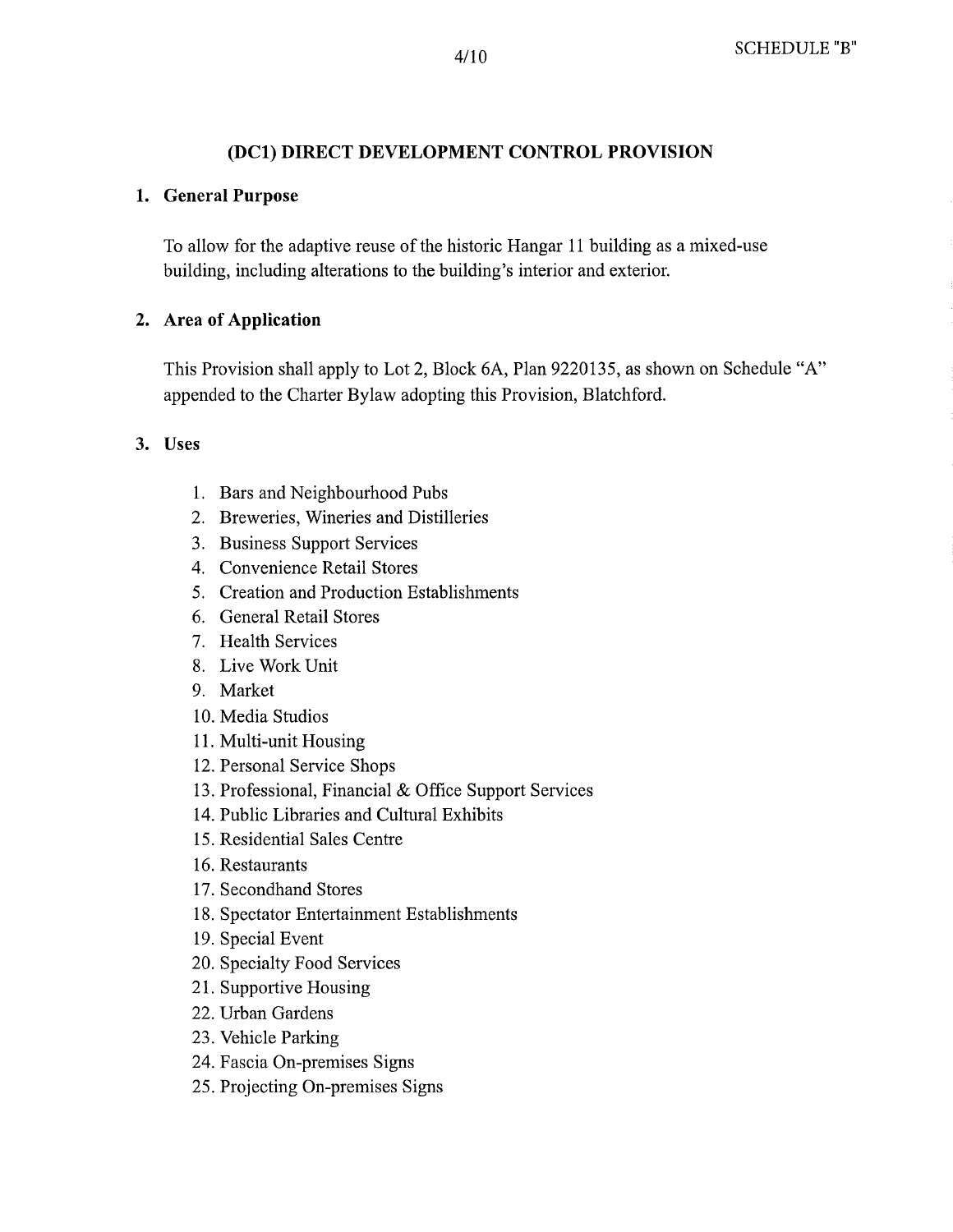#### **4. Development Regulations for Uses**

- 1. Each Restaurant, Bar and neighborhood Pub and Specialty Food Service Use shall be limited to a maximum of 240 m2 of Public Space, excluding exterior patio/deck/terrace space which can be to a maximum of 50% of the interior Public Space.
- 2. The maximum floor area for Commercial Uses shall be 3,800 m2.
- 3. Signs shall comply with the regulations found in Schedule 59H of the Zoning Bylaw.

### **5. Development Regulations For Site Layout and Built Form**

- 1. The development shall be in general conformance with the attached appendices.
- 2. The maximum building Height shall be 16.0 m.
- 3. The maximum Floor Area Ratio shall be 2.0.
- 4. The maximum density shall be 260 Dwellings.
- 5. Minimum building Setbacks shall be as follows:
	- i. 12.0 m from the south Lot line; except for the easterly portion where the minimum setback shall be 9.0 m from the south Lot line;
	- 45.0 m from the north Lot line; except for the Energy Transition Station ii. which shall be in the general location as shown on the Appendix 1 - Site Plan;
	- iii. 9.0 m from the west Lot line; and
	- iv. 4.0 m from the east Lot line; except for the original brick chimney which is to be located within this Setback area.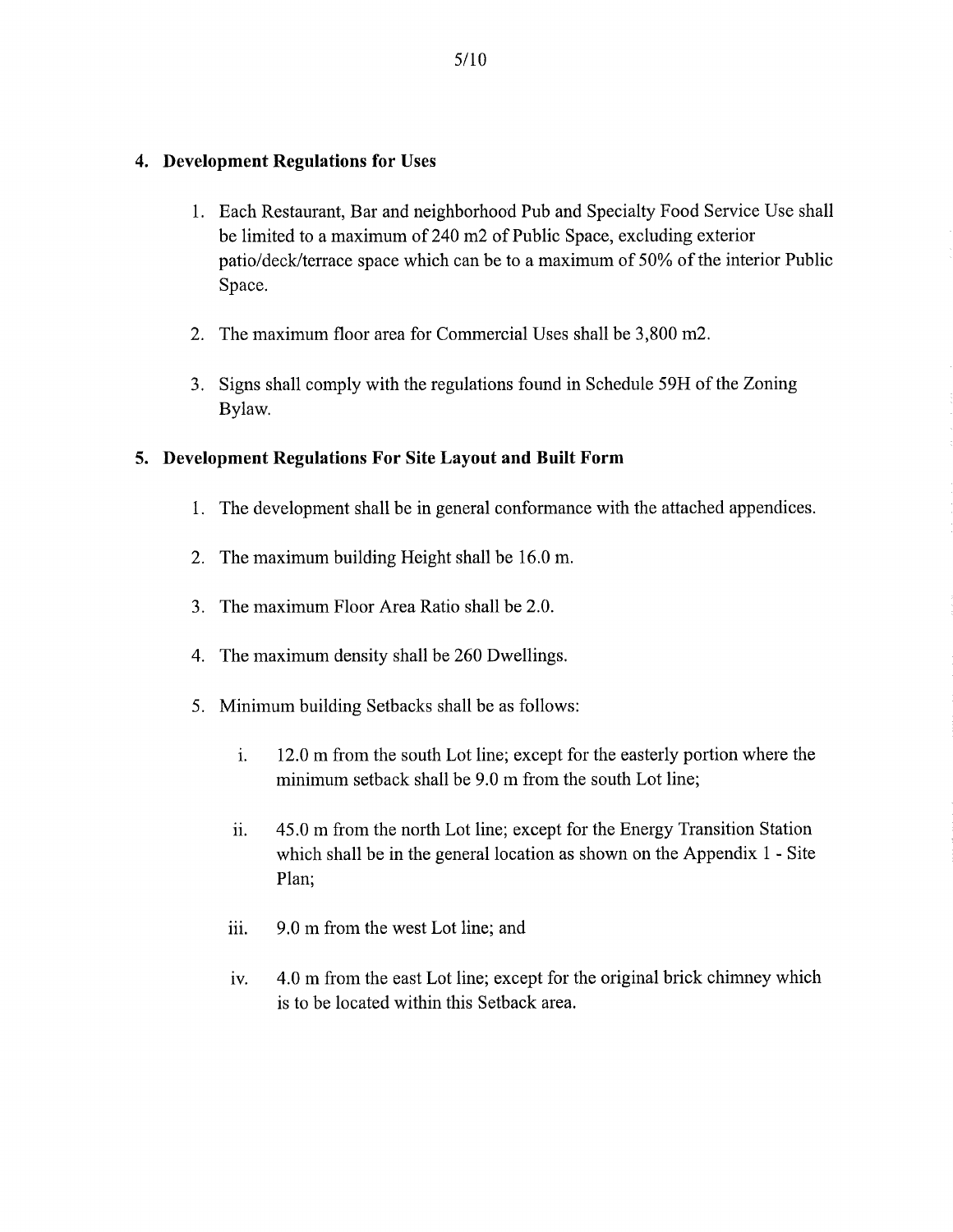## **6. Development Regulations for Building Design and Features**

- 1. Any new construction or exterior alterations meant to replace or support the ancillary wings on the west and east side of the Hangar building, in keeping with the Standards and Guidelines for the Conservation of Historic Places in Canada, to the satisfaction of the Development Officer, in consultation with the Heritage Officer, shall:
	- i. be of a complementary scale and design that reflects the historic massing and architecture of these structures; and
	- ii. be of a similar material that reflects the historic aesthetic of these structures. The use of vinyl siding shall be prohibited.
- 2. Notwithstanding regulation 6.1.ii of this Provision, the defining material for the original hangar door openings shall be curtain wall glazing.
- 3. Residential Uses shall have access at grade that is separate from the Commercial Uses.
- 4. All mechanical equipment, including surface level venting systems and transformers, shall be screened in a manner compatible with the architectural character of the building or be concealed by incorporating it within the building.

### **7. Development Regulations for Parking, Loading, Storage and Access**

- 1. Vehicular access shall be provided from 109 Street NW
- 2. Walkways for pedestrian circulation shall be a minimum 1.8 metres wide and provided in accordance with the following, to the satisfaction of the Development Officer in consultation with Subdivision and Development Coordination (Transportation):
	- i. A walkway along the south side of the building shall be provided, connecting to 109 Street NW;
	- ii. A walkway along the west side of the building shall be provided, connecting to the Blatchford Greenway located north of this site; and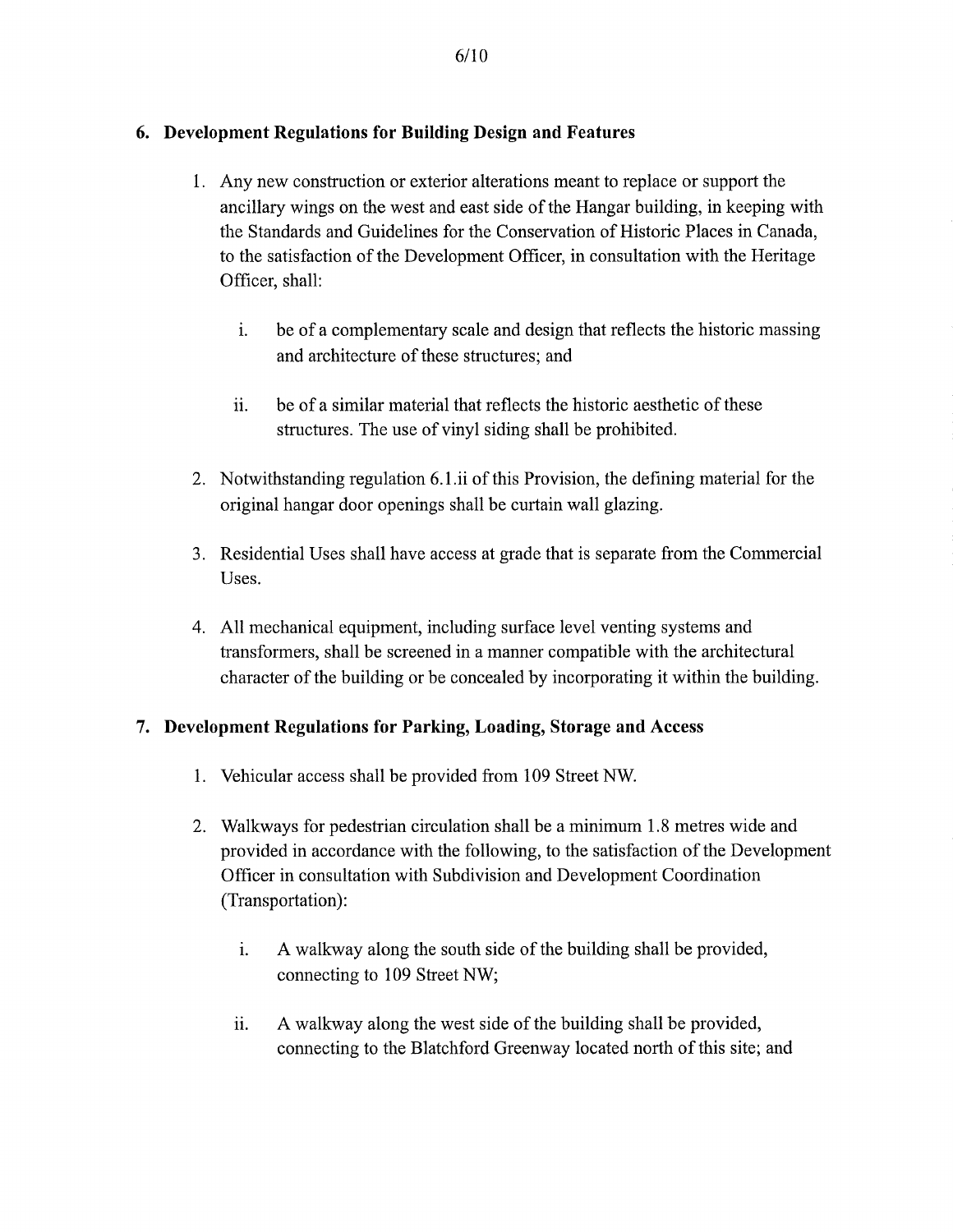- iii. A walkway through the vehicle parking area shall be provided, connecting to the Blatchford Greenway located north of this site.
- 3. Waste collection areas shall be screened from view or enclosed within the building, to the satisfaction of the Development Officer, in consultation with Waste Management Services, Subdivision and Development Coordination (Transportation) and City Operations.

# 8. Development Regulations for Landscaping, Lighting and Signs

- 1. The required Landscape Plan submitted with a Development Permit application for new building construction shall be prepared by a Landscape Architect registered with the Alberta Association of Landscape Architects (AALA).
- 2. On-Site landscaping shall use plant materials that provide colour throughout the year to enhance the appearance of the development during the cold weather months.
- 3. A Comprehensive Sign Design Plan in accordance with the Provisions of Section 59.3 of the Zoning Bylaw shall be required to the satisfaction of the Development Officer in consultation with the Heritage Officer.
- 4. Signs erected on the historic Façades shall comply with the following regulations to the satisfaction of the Development Officer in consultation with the Heritage Officer:
	- i. May face any direction except west; and
	- ii. shall only be illuminated from an external source or individually backlit logogram or lettering. Internally lit signs or channel letters are not permitted.
- 5. Any outdoor decorative or security lighting shall be designed and finished in a manner consistent with the design and finishing of the development and shall be provided to ensure a well-lit and safe environment for pedestrians, to the satisfaction of the Development Officer in consultation with the Heritage Officer.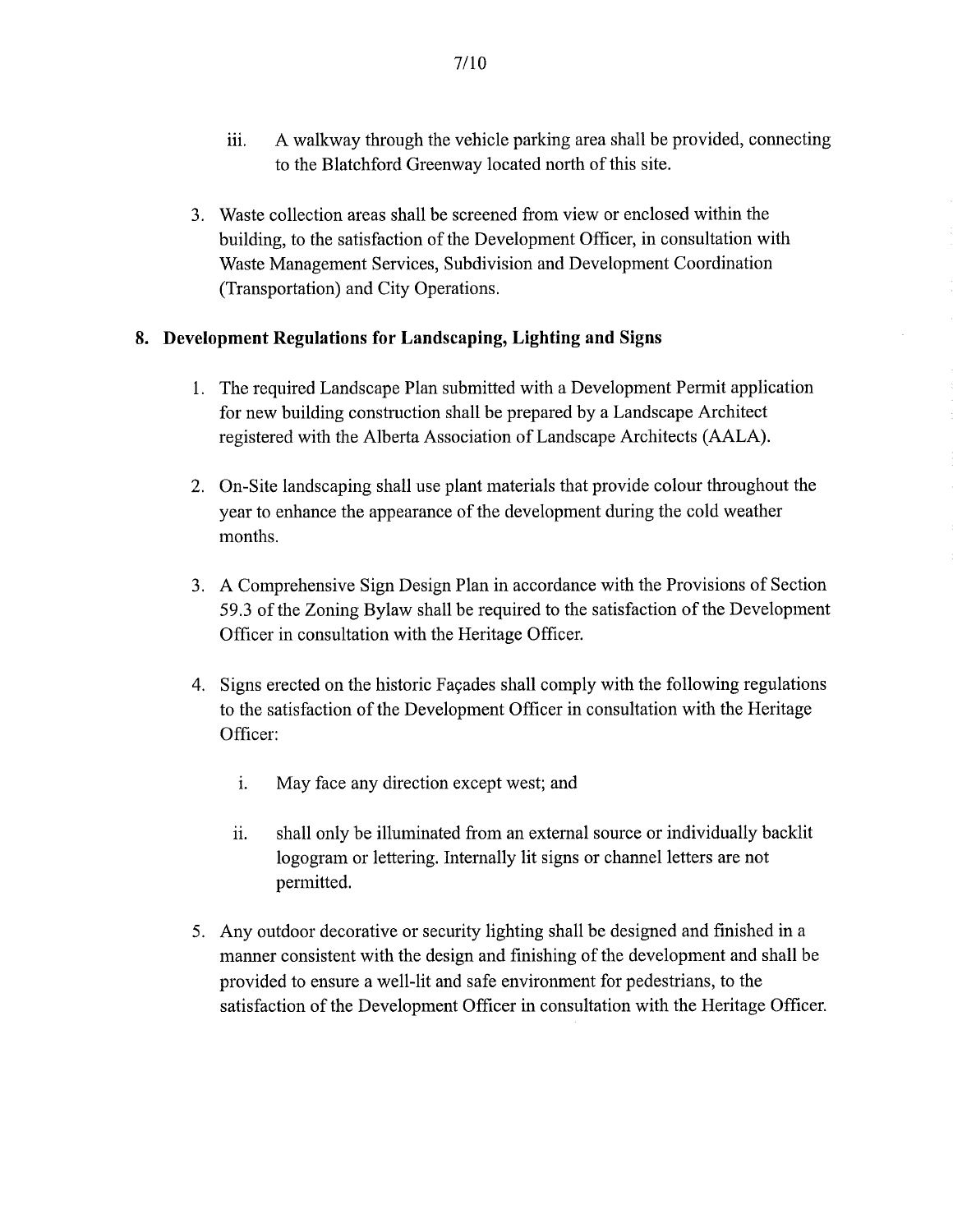### **9. Heritage Regulations**

1. Exterior alterations and additions shall be sympathetic to and compatible with the historic Facades of the Hangar 11 building, to the satisfaction of the Development Officer in consultation with the Heritage Officer. The *Standards and Guidelines for the Conservation of Historic Places in Canada* and any requirements identified under a future Designation Bylaw and Rehabilitation Incentive and Maintenance Agreement shall be applied when reviewing Development Permit applications for the Hangar 11 building.

# **10. Heritage Preservation**

. Prior to the issuance of a Development Permit the owner must enter into an agreement with the City to contribute a minimum of \$395,570.00 that will be allocated for the preservation and designation of the Hangar 11 Building, to the satisfaction of the Development Officer, in consultation with the Heritage Officer.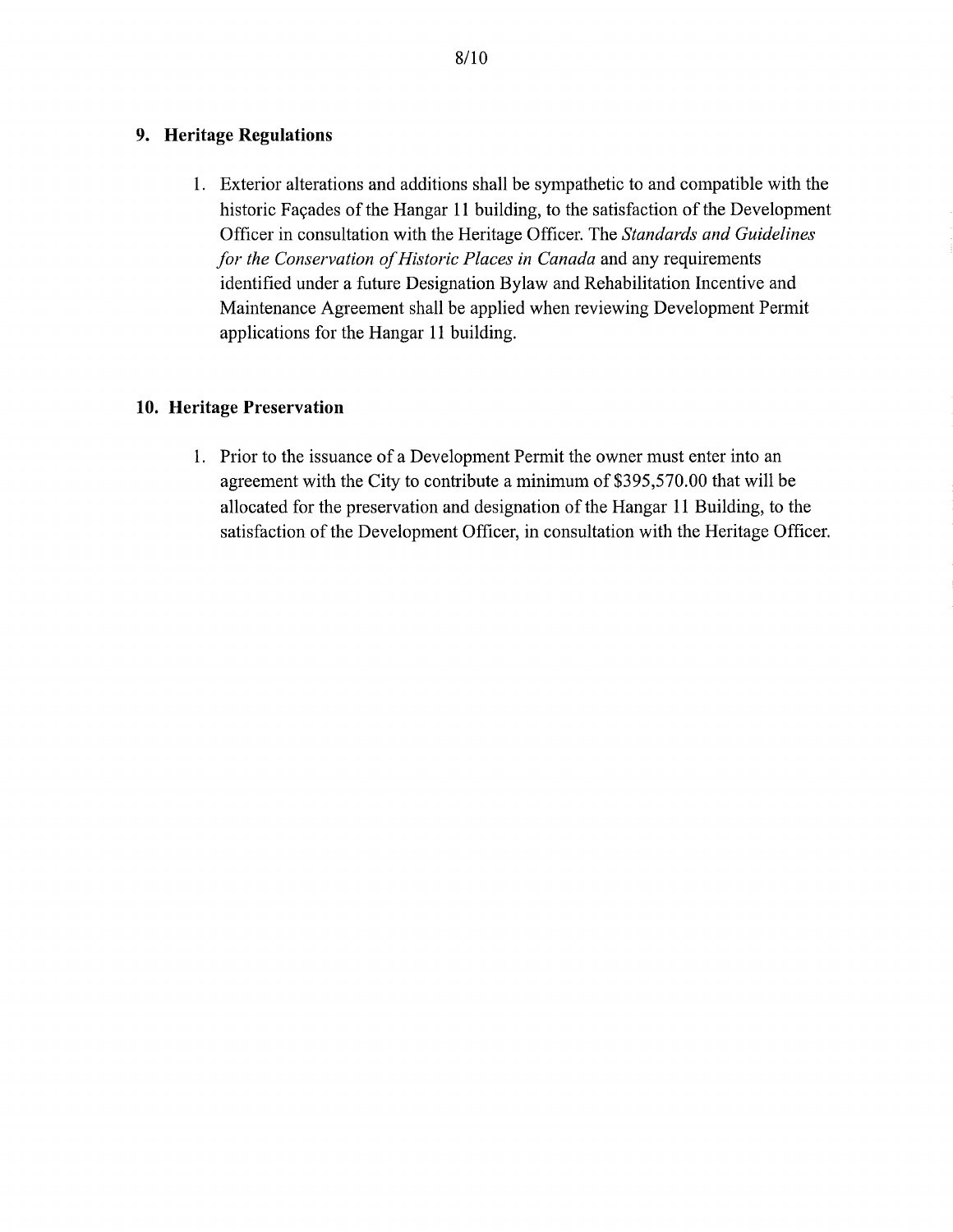Appendix 1

109 STREET



 $_{\rm W10}$ 

HODGSON<br>SCHILF<br>EVANS<br>ARCHITECTS INC. 3uite 200-12420 104 Avenue,<br>Edmonton, AB T5N 329<br>Tel., 700.412.1151<br>F.V., 700.412.1179 HANGAR 11 - REZONING<br>SITE PLAN<br>11760 - 109 Street  $\begin{array}{c} 7 \\ 1 \\ 08/04/21 \\ 20030 \end{array}$ hsea.ca

المحاورة والمتحدث والمتحدث والمتحدث والمتحدث والمستور

and the state of